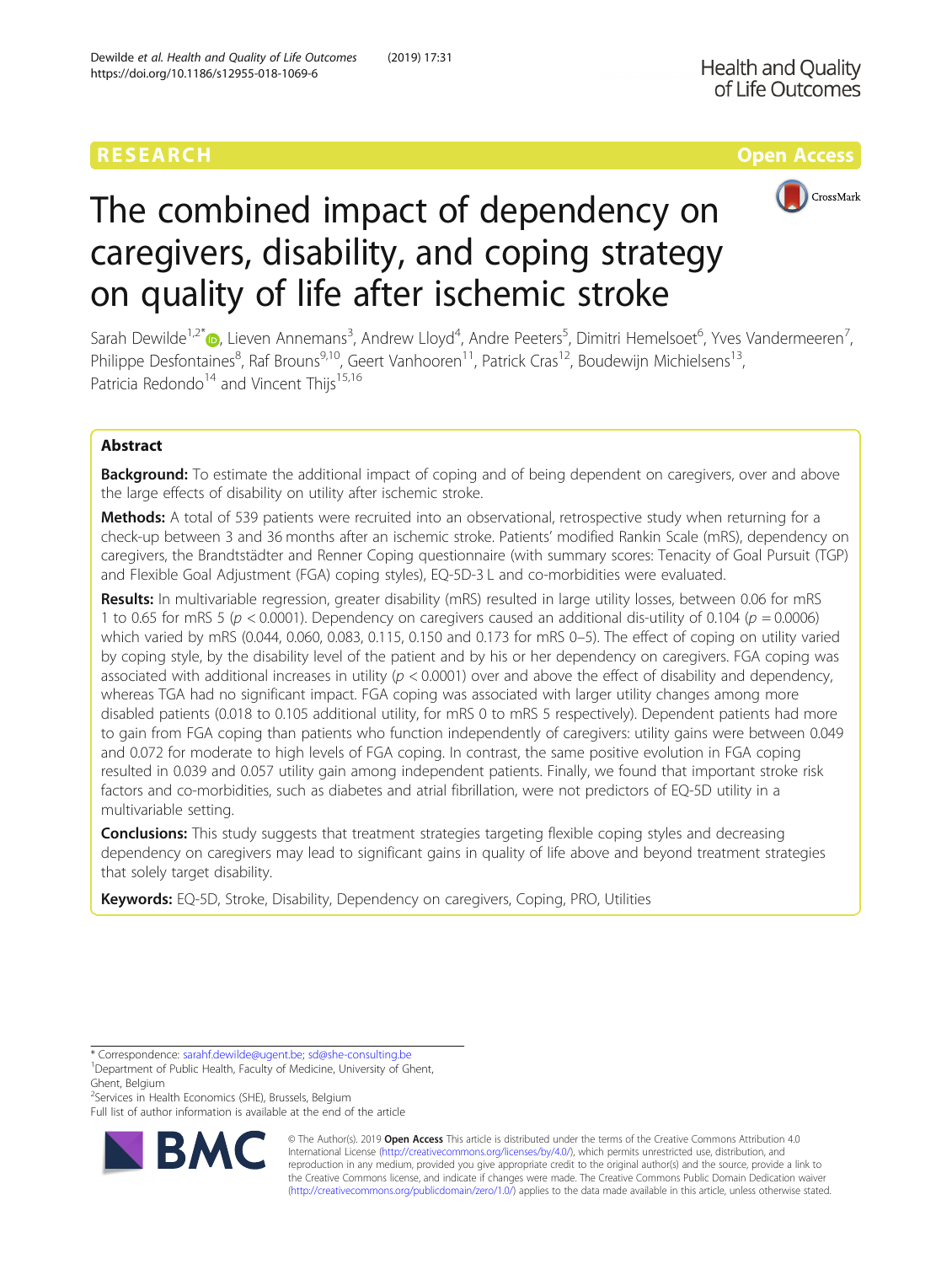### Introduction

Stroke is the most common cause of acquired disability worldwide. In stroke survivors, quality of life (QoL) is variably affected by multiple factors [[1,](#page-9-0) [2\]](#page-9-0). These include patient characteristics (age, sex) [\[3](#page-9-0), [4\]](#page-9-0), stroke outcome (physical disability, repeat events) [\[5](#page-9-0), [6](#page-10-0)], stroke-related complications (speech impediment, cognitive impairment, depression) [\[3](#page-9-0), [7](#page-10-0), [8](#page-10-0)], psychological factors (problem-solving versus emotion-focused coping style) [[9](#page-10-0)–[13](#page-10-0)] and changed aspects of daily living (place of residence, dependency on caregivers, mobility, returning to leisure activities) [[3,](#page-9-0) [14](#page-10-0), [15](#page-10-0)]. Each of these factors are known to affect QoL, however no study has investigated the additional or combined effect of these factors.

The modified Rankin Scale (mRS) is the most frequently used global outcome scale in ischemic stroke [[16\]](#page-10-0). The mRS measures the degree of impairment in bodily functions and structures [[17,](#page-10-0) [18\]](#page-10-0). Although it is inclined towards motor function, it also takes into account patient autonomy and activities of daily living [[19\]](#page-10-0). Several large studies have documented the variation in EuroQol-5D (EQ-5D) utilities for different levels of the mRS [\[5](#page-9-0), [6](#page-10-0), [20](#page-10-0)], showing that disability was the major determinant of QoL after stroke. Dependency on caregivers, a frequent theme affecting QoL in stroke survivors, is closely linked to patients' place of residence, i.e. dependent patients are mostly living in inpatient facilities where help from caregivers is nearby [[8,](#page-10-0) [21](#page-10-0), [22](#page-10-0)]. The link between dependency and disability is evident, and whilst it is documented that dependency on caregivers also negatively affects QoL, it is unclear whether there is an additional effect on QoL over and above the effect of disability. Finally, the impact of *coping style* on patients' EQ-5D utility has also been documented. Coping is defined as the actions or emotions people develop to deal with stressful events. The literature on coping style demonstrates that stroke patients with flexible, problem-solving coping styles have higher QoL compared to patients with avoiding, resignation and denial coping styles, and have a lower probability of suffering from depression  $[9-13]$  $[9-13]$  $[9-13]$  $[9-13]$ . Coping strategies can be developed in a positive or negative way, and it has been shown that a good coping style can be learned [\[9](#page-10-0), [23](#page-10-0)]. However, it is unclear what the specific impact of coping is on QoL in addition to dependency on caregivers and on the large and well-documented impact of disability.

This study set out to estimate the importance of a personal mind-set (coping ability), clinical factors (disability) and environmental factors (living in inpatient facilities) on stroke patients' quality of life. The aim was to investigate whether there is an additional effect on the utility value of coping and of being dependent on caregivers, over and above the well-known effect of disability. The purpose of investigating factors that affect

quality of life of stroke patients is to identify treatment strategies in addition to physical therapy that can enhance the quality of these patients' lives.

# **Methods**

### BOI study design

In this observational, retrospective Burden of Illness (BOI) study, patients with ischemic stroke were recruited from ten hospitals in Belgium. Patient selection was on an "all comers" basis with stratification by mRS value and time since stroke (less versus more than 6 months). Patients were recruited when they returned to the hospital for a regular, scheduled in-person check-up visit after their index ischemic stroke. The timing of this visit varied between 3 to 36 months after stroke depending on the hospital's follow-up policy. Patients with a major disability who had an mRS value of 4 or 5 were less able to attend the outpatient clinic and were recruited and interviewed (with their caregivers) by telephone or at their place of residence in the last year of the study. The hospitals were distributed throughout Belgium and included teaching and regional hospitals. Data was collected between September 2010 and May 2013. The ethics committees of the individual participating hospitals approved the study and informed consent was obtained from all patients or their caregivers. The resource use and cost data from the BOI study were published elsewhere [\[24\]](#page-10-0).

#### Outcome measures

At the time of patient's check-up visit to the clinic, the physicians completed an mRS assessment. Physicians also completed data on co-morbidities (diabetes, previous stroke, transient ischemic attack) and medical risk factors (hypertension, hypercholesterolemia, smoking, atrial fibrillation). QoL data were collected using the EQ-5D-3 L questionnaire, which is a generic instrument to measure people's health status and summarize patient's QoL based on five domains: mobility, self-care, usual activities, pain/discomfort, and anxiety/depression [[25](#page-10-0)–[27](#page-10-0)]. Information on these five domains was combined in a single index, called utility value (see details in the statistical section below); it is this utility value that is used as the main outcome variable in all analyses. Patients gave information on their place of residence and whether they needed any mobility aids (wheelchair, walker) at the time of the follow-up visit. The definition of dependency in this study is based on a combination of patients' place of residence, and whether or not patients need daily input from caregivers to perform their daily activities. Dependency on caregivers was therefore defined as living either in a nursing home, a rehabilitation home, or moving out of one's own home to live with a family member, or living at one's own home but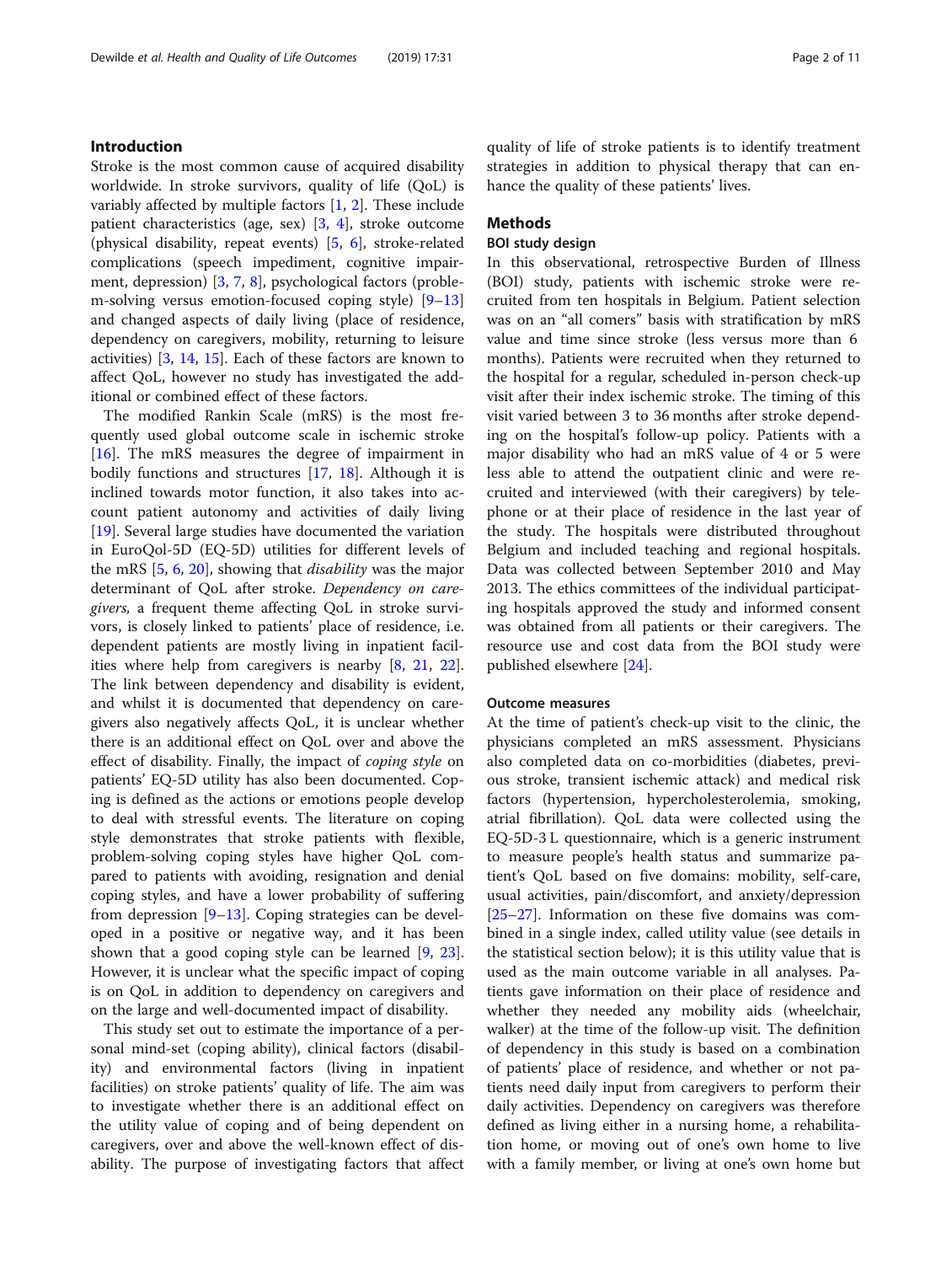with daily help from a caregiver. The patient was defined as being "independent" when he/she lived at his own home and did not need daily help from a caregiver. This definition is different from the "dependency" concept which is implicitly included in the mRS, where it is closely linked to mobility (unable to walk without assistance, being in a wheelchair, being bedridden) and the resulting need from assistance from others. The dependency concept in our study focused on patients who are dependent on the goodwill and time from caregivers to receive help, patients who may experience distress of having to move out of their own home in order to facilitate the assistance given, and the psychological weight of the burden they impose on family caregivers.

Coping was assessed using the assimilative-accommodative coping scale, consisting of two subscales: the assimilative coping or "tenacious goal pursuit" scale (TGP) which assesses whether patients can adjust the (new post-stroke) situation to their personal preferences; and the *accommo*dative coping scale or "flexible goal adjustment" (FGA) which evaluates the opposite, namely whether patients can adjust their preferences according to the (new post-stroke) situation [[28](#page-10-0)]. An example of the assimilative coping strategy would be to put more effort into occupational therapy session to be able to dress oneself again as this has been a personal goal ("When faced with obstacles, I usually double my efforts."). An example of accommodative coping would be to accept the fact that one will never be able to walk without a walker anymore despite the wish to be capable of walking without assistance ("After a serious drawback, I soon turn to new tasks"). Patients often use these two strategies simultaneously, and this might evolve over time with assimilative coping playing a greater role in the acute phase after stroke, and accommodative coping being more prevalent in the chronic phase.

#### Statistical analysis

The EQ-5D domain data were transformed into utility indexes using the published European algorithm [\[29](#page-10-0)]. The utility index takes a value between − 0.0743 and 1.000, with 0 representing death and 1 representing full health. This variable's distribution is usually left skewed, bound by 1 and presents floor- and ceiling effects, and it was transformed to make it more amenable to statistical modelling by taking the complement (=1-Utility Index) to make the distribution right skewed and positive. The mRS is a 7-point scale with scores ranging from 0 (no symptoms at all) to 6 (death); the statistical analysis considered its ordinal nature. Dependency is a dummy variable and takes values 0 (independent) or 1 (dependent). The coping subscales, TGP and FGA, were calculated as the sum score of 15 items each, ranging from 0 to 60, with higher scores indicating a higher level of coping. These variables were treated as a continuous variable in

regression analysis, or categorized into three mutuallyexclusive clusters "low", "medium" and "high" for use in figures.

The analysis was carried out in four steps; in first instance the univariable effects of time, the mRS, coping and dependency on utility are presented with boxplots. Secondly, it was investigated whether the coping strategies TGP and FGA were independent concepts from disability and dependency. Thirdly, a multivariable Generalized Linear Model (GLM) was estimated to disentangle and estimate the effects of disability, coping strategy and dependency on utility. A fully parameterized model was estimated including age, sex, co-morbidities, risk factors and socio-economic variables. Gradually, non-significant parameters were removed using the type 3 tests and adjusted Aikaike Information Criterion (AICC). The best fit to the data was a model with a normal distribution and log link, selected among the Identity and log link, Gamma and normal distributions. The selection was based on AICC as well as on the comparison of the range of the predicted utilities with the observed utilities. Testing for multicollinearity was performed with the variance inflation factor and with the Craemer's V  $[30, 31]$  $[30, 31]$  $[30, 31]$  $[30, 31]$ . Finally, each domain of the EQ-5D was examined using a cumulative logit model estimating the likelihood of scoring lower on each domain of the EQ-5D. No adjustment was made for multiple testing. All analyses were conducted in SAS 9.4.

# **Results**

# Step 1: Univariable effects on the EQ-5D utility of disability, dependency on caregivers, tenacity and flexibility

A total of 539 patients who came for a scheduled follow-up visit after having an ischemic stroke were recruited in the BOI study dataset, patient characteristics are given in Table [1](#page-3-0). Figures [1a](#page-3-0)-d depict boxplots showing the univariable relationship between the post-stroke EQ-5D utility, measured at a median of 6.1 months after stroke (IQR 3.7–14.8), and disability (mRS), dependency on caregivers, tenacity (TGP) and flexibility (FGA). Utility values differed significantly by the level of disability ( $p < 0.0001$ ), with statistically significant differences found between each adjacent level of the mRS (all  $p <$ 0.01) (Fig. [1](#page-3-0)a). When testing for variation of the mRS-related utilities by age and sex, it was observed that females had a smaller utility change due to disability than males ( $p = 0.0025$ ), and utility values were also generally lower in females. No significant interaction with age was found.

To investigate the effect of dependency (Fig. [1b](#page-3-0)), we compared the utility value of patients needing daily help from caregivers ( $N = 221, 41\%$ ) with patients who were able to live independently. The effect of dependency on caregivers on utility was to lower the post-stroke utility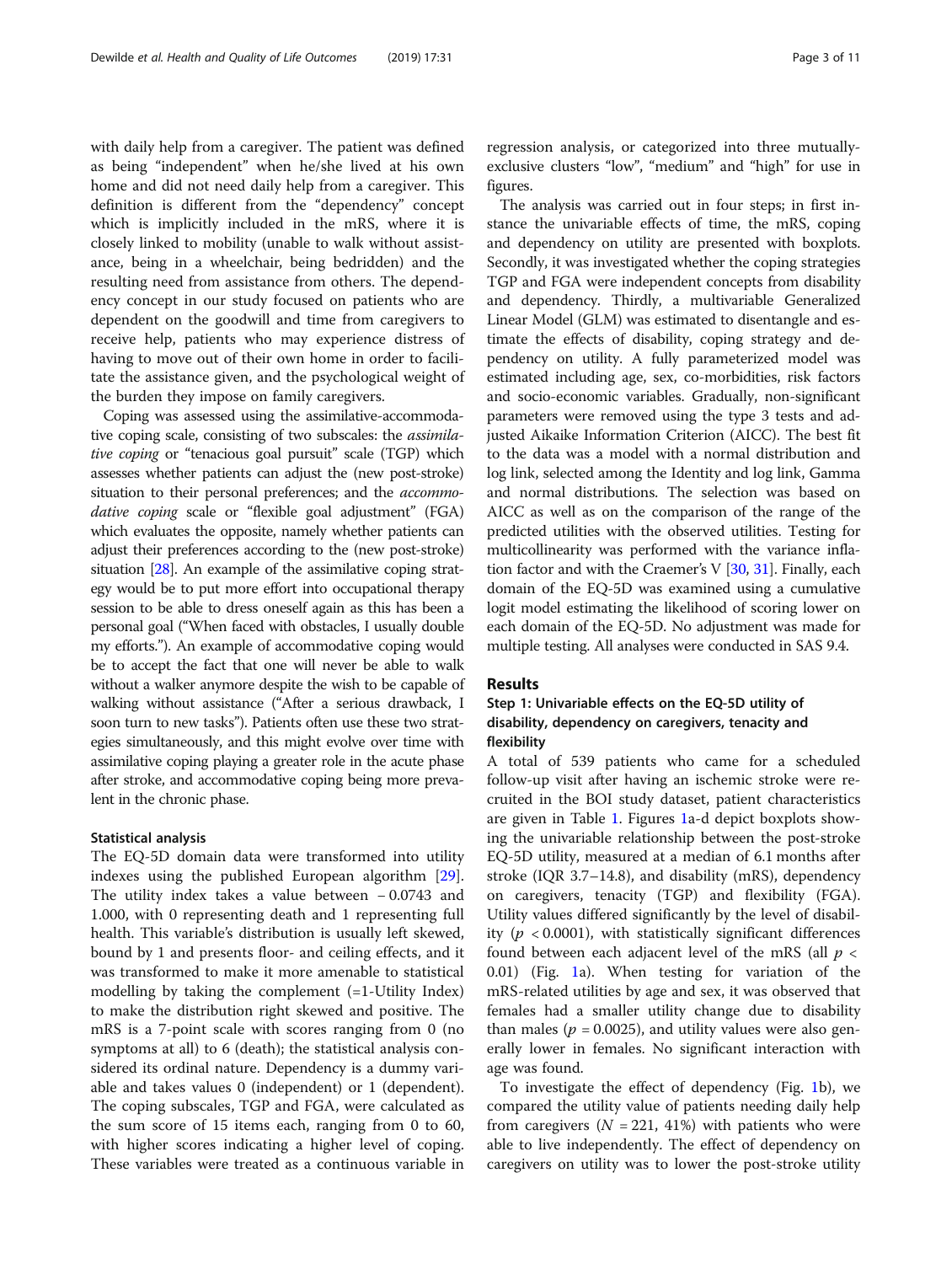|                                   | mRS 0      | mRS 1       | mRS <sub>2</sub> | mRS 3       | mRS 4       | mRS 5      | All         |
|-----------------------------------|------------|-------------|------------------|-------------|-------------|------------|-------------|
| N                                 | 125        | 116         | 111              | 93          | 73          | 21         | 539         |
| % Female                          | 35.8%      | 40.4%       | 36.7%            | 47.3%       | 48.0%       | 47.6%      | 41.1%       |
| Age (mean, SD)                    | 67.9(12.3) | 69.7 (11.5) | 63.2 (14.6)      | 71.8 (11.4) | 70.6 (13.2) | 77.3(9.6)  | 68.7 (12.9) |
| Hypertension                      | 71.0%      | 76.8%       | 70.8%            | 70.7%       | 71.8%       | 90.5%      | 73.0%       |
| <b>Diabetes</b>                   | 19.0%      | 18.6%       | 15.7%            | 30.3%       | 18.8%       | 38.1%      | 20.9%       |
| Atrial fibrillation               | 18.5%      | 22.3%       | 17.0%            | 30.3%       | 30.0%       | 45.0%      | 23.6%       |
| Previous stroke                   | 15.6%      | 6.5%        | 13.6%            | 17.4%       | 9.7%        | 33.3%      | 13.3%       |
| History of TIA                    | 19.4%      | 4.8%        | 3.4%             | 10.9%       | 12.9%       | 22.2%      | 10.4%       |
| Months since diagnosis (mean, SD) | 11.2(11.5) | 12.5(17.1)  | 10.2(10.1)       | 18.8 (25.5) | 19.6 (72.1) | 11.8(12.1) | 13.8 (30.8) |

<span id="page-3-0"></span>Table 1 Demographic and clinical characteristics

SD = standard deviation; TIA = Transient Ischemic Attack; mRS = modified Rankin Score

value in the BOI study by 0.377, from 0.761 to 0.384. The same effect was found when analysing these results by age and sex: no significant effect was found with higher age, but females had lower utility values regardless of dependency status, and also experienced a smaller utility decrement due to being dependent (0.358) than males (0.405;  $p = 0.020$ ).

In Fig. 1c and d the relationship between utility and coping is shown. The coping variables were categorized into three levels, based on clustering analysis: TGP (low:

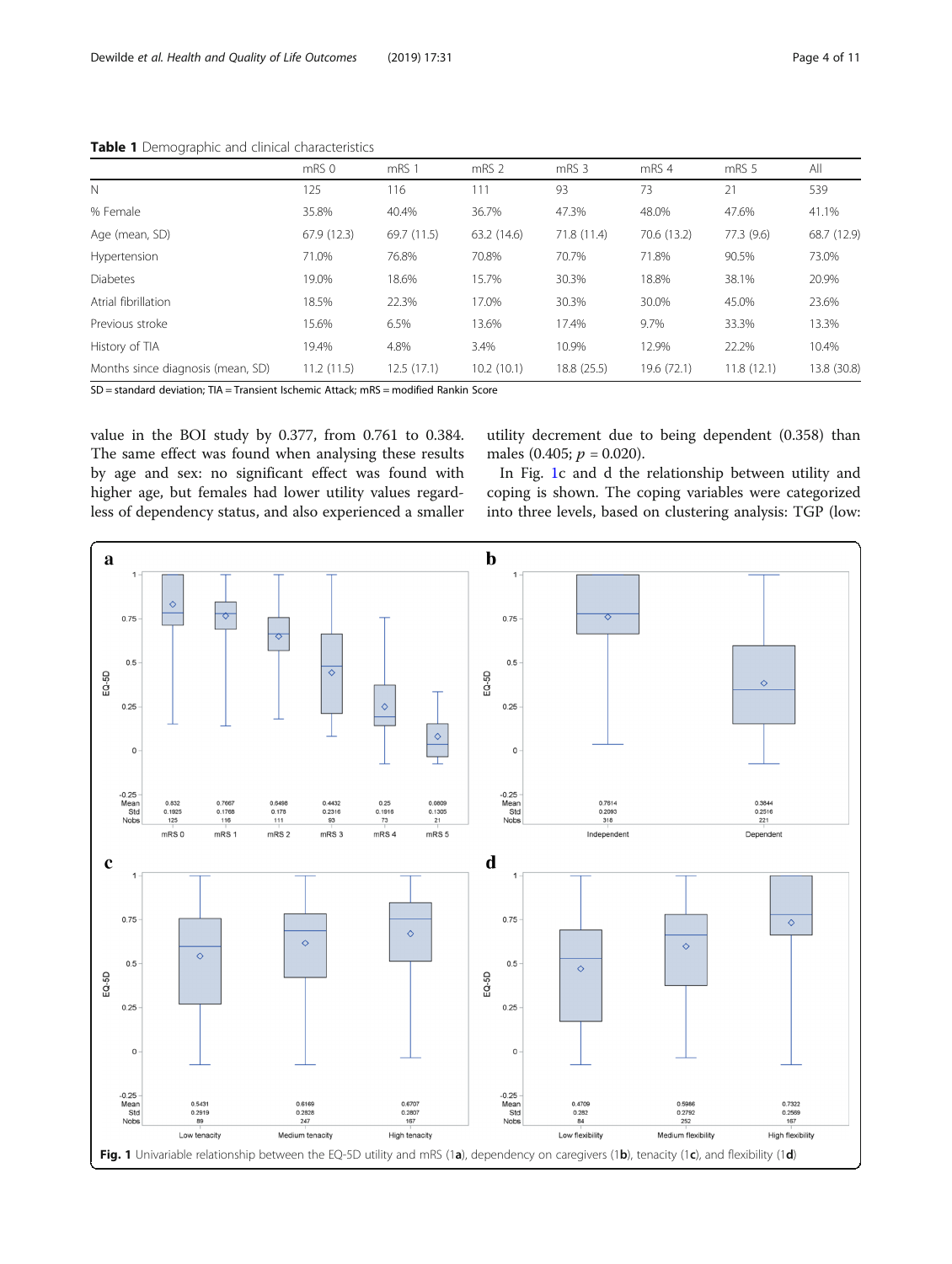0–24, medium: 25–34, high: 35–60 score points) and FGA (low: 0–27, medium: 28–39, high: 40–60 score points). The average score points per TGP category were 19.54 (SD 4.65), 29.49 (SD 2.76) and 40.20 (SD 4.71), with an overall average of 31.28 (SD 8.21). The average score points per FGA category were 20.40 (SD 5.62), 34.13 (SD 3.22) and 44.49 (SD 3.62), with an overall average of 35.31 (SD 9.01). Patients with low levels of coping experienced lower EQ-5D utility values, and this can be observed for both the TGP and FGA strategies. The box plots show a stronger relationship between the EQ-5D utility and FGA compared to TGP. The utility increments for TGP were 0.0765 from low to medium tenacity and 0.0538 from medium to high tenacity. For FGA, the observed utility increases were 0.1277 for low to medium flexibility and 0.1336 for medium to high flexibility. Age and sex showed no significant effect (age:  $p = 0.079$  for TGP and  $p = 0.45$  for FGA, sex:  $p = 0.43$ for TGP and  $p = 0.94$  for FGA).

# Step 2: The independence of the concepts of tenacity and flexibility

In Figs. 2a-d, the associations between coping (TGP and FGA) and the mRS and dependency on caregivers is displayed. No strong relationship is present with any of the coping concepts: the full range of TGP and FGA score points is present at any level of the mRS or dependency on caregivers. Furthermore, when examining the relationship between tenacity and flexibility, it is apparent that they measure two very different concepts: tenacity explains only 6% of the variation in flexibility (regression-based approach, R-square = 0.06).

# Step 3: Multivariable analysis: The relationships between disability, dependency on caregivers and coping, and their combined effect on utility

The concepts of disability, dependency on caregivers and coping (TGP, FGA) all have an influence on QoL, however their effect might not be additive. Two integrated models

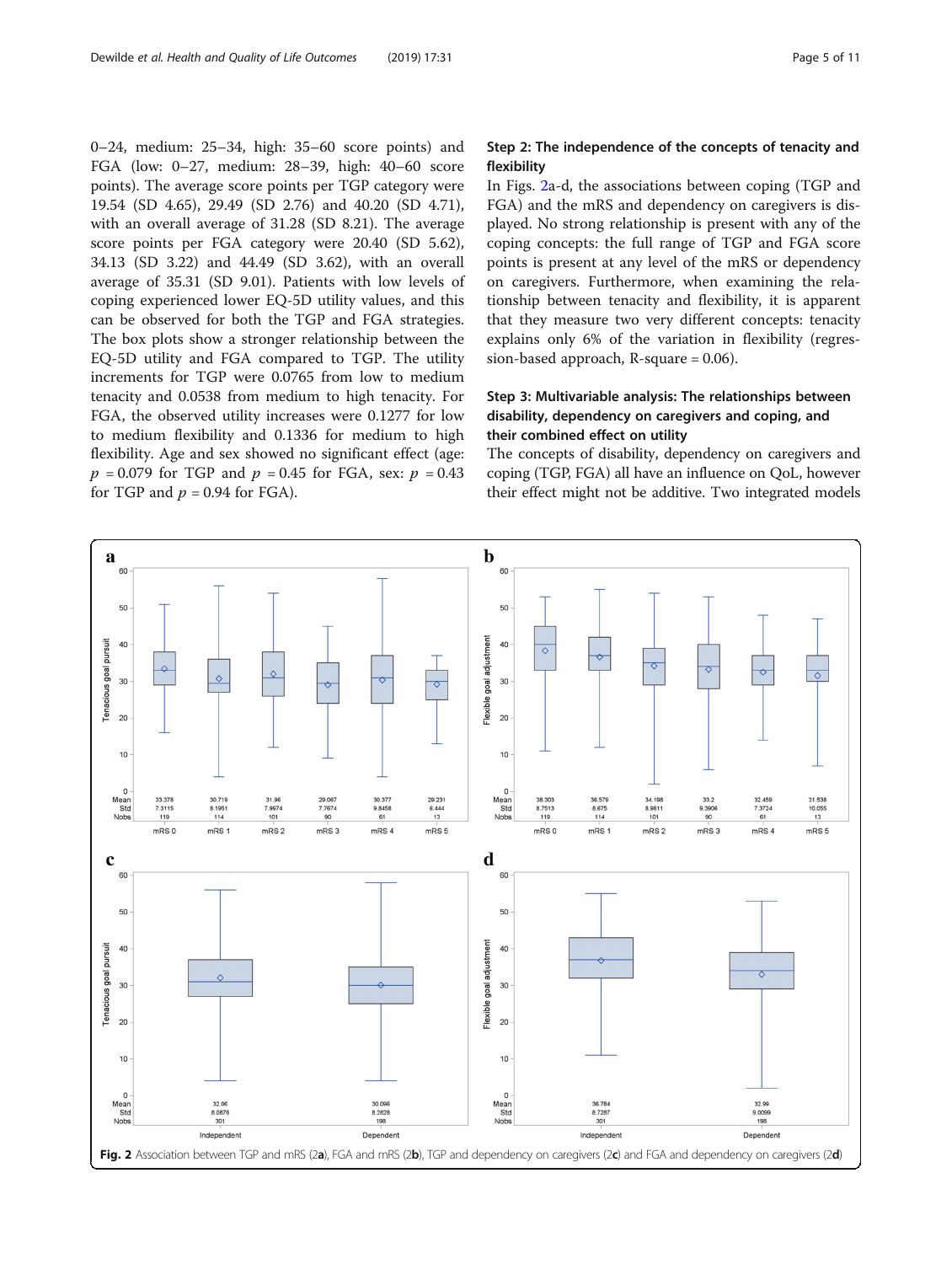were estimated: a simple model including only the mRS, dependency, TGP and FGA; and a more elaborate model adjusting these estimates for age and sex (Table 2). In this latter model, important risk factors (smoking, hypertension, hypercholesterolemia) and co-morbidities (diabetes, atrial fibrillation, previous stroke, TIA) associated with higher risk of stroke were explored but found not to be significant and therefore excluded. The mRS was the most significant contributor to explain the variance in utilities  $(p < 0.001)$ , followed by FGA  $(p < 0.001)$  and dependency on caregivers ( $p = 0.0006$ ). TGP was not significant in the simple model ( $p = 0.66$ ), however a significant interaction was found with age in the elaborate model ( $p = 0.029$ ). Age had the effect of increasing average utility values by 0.010 per 10 years of age ( $p = 0.017$ ), ceteris paribus, whereas female sex reduced utility values by 0.028 compared to males ( $p = 0.0368$ ).

The utilities based on calculations from the simple model are displayed in Table [3:](#page-6-0) utilities were calculated for different combinations of mRS, dependency, TGP and FGA. Each time, the effect of one parameter was varied whilst keeping the other variables at average levels. Based on these utilities, utility decrements were derived for the effect of the mRS, dependency on caregivers, TGP and FGA levels; these values are presented in Table [4.](#page-6-0)

The mRS resulted in utility values varying between 0.813 and 0.263; the corresponding utility decrements were large: between − 0.068 and − 0.549 for mRS 1 to mRS 5 compared to mRS 0. The additional effect of dependency on caregivers was significant both statistically and clinically: over and above the effect of disability

Table 2 Results of the multivariable regression

|                             | Simple model |         | Elaborate model |         |
|-----------------------------|--------------|---------|-----------------|---------|
|                             | Parameter    | P-value | Parameter       | P-value |
| Intercept                   | $-1.4004$    |         | $-0.3828$       |         |
| mRS 1                       | 0.3089       | < .0001 | 0.2890          | < .0001 |
| mRS <sub>2</sub>            | 0.6403       |         | 0.6357          |         |
| mRS 3                       | 0.9596       |         | 0.9529          |         |
| mRS 4                       | 1.2250       |         | 1.2232          |         |
| mRS 5                       | 1.3705       |         | 1.3874          |         |
| Dependency<br>on caregivers | 0.2298       | 0.0006  | 0.2180          | 0.0012  |
| <b>TGP</b>                  | $-0.0010$    | 0.6642  | $-0.0305$       | 0.0234  |
| FGA                         | $-0.0096$    | < .0001 | $-0.0095$       | < .0001 |
| Age                         |              |         | $-0.0146$       | 0.017   |
| Female                      |              |         | 0.0842          | 0.0368  |
| Age*TGP                     |              |         | 0.0004          | 0.029   |

To generate predicted values based on this regression model: e.g. for a patient with mRS 3 who is dependent on daily help from others, has average tenacity (=TGP score 31.3), and high flexibility (=FGA score 44.6): utility value = 1-exp(−1.4004 +  $0.9596 + 0.2298 - 0.0010*31.3 - 0.0096*44.6 = 0.488$ 

(mRS), dependency further reduced a patient's utility after stroke on average by 0.104. This additional utility reduction due to daily dependency on caregivers varied by mRS and was − 0.044, − 0.060, − 0.083, − 0.115, − 0.150, − 0.173 for mRS 0 to 5, respectively. A gradient can be observed for the effect of being dependent on caregivers on utility values: this negative effect becomes larger as patients are more disabled, but even at moderate disability (e.g. mRS = 2), the effect of dependency  $(-0.083)$  was found to be larger than the minimally important differ-

ence (MID) that is generally accepted for the EQ-5D utility values [[32](#page-10-0)–[35\]](#page-10-0). The effect of TGP on utility values was small in both models and below the threshold of the MID, as evidenced by the values in Table  $4$  (− 0002 to  $-0.008$ ).

The effect of FGA was significant across its whole range and at all levels of the mRS and of patients' dependency status (Table [4\)](#page-6-0). The potential utility increase from adopting a flexible coping style was largest among patients who are inflexible: coaching a patient from low (FGA = 20.4) to medium flexibility (FGA =  $34.1$ ) resulted in 0.063 utility gain, versus 0.043 utility gain from medium  $(FGA = 34.1)$  to high flexibility  $(FGA = 44.6)$ . Secondly, the effect of FGA was larger at higher mRS levels: the more disabled patients are, the more they can gain from a flexible attitude towards their goals. Estimated utility gains from learning a flexible coping style ranged from 0.018 for mRS 0 to 0.105 for mRS 5 (Table [4](#page-6-0)). Thirdly, it was found that the effect of FGA is also larger in patients who are dependent on caregivers compared to patients who are not. The utility increases among dependent patients resulting from low to medium, and medium to high flexibility were 0.072 and 0.049, whereas the same improvement in flexible coping style among independent patients resulted in 0.057 and 0.039 utility gains (calculations based on Table [3\)](#page-6-0).

# Step 4: The impact of disability, dependency and coping on the individual EQ-5D domains

In Table [5](#page-7-0) a set of odds ratios is presented for scoring one level lower (i.e. better) on each individual domain of the EQ-5D. Odds ratios lower than "1" indicate that the patient is more likely to experience problems in that domain with increasing values of that variable. Conversely, odds ratios higher than "1" indicate fewer problems with higher levels in this domain. Results show that patients with a higher mRS have more problems in each of the five domains, hence its strong impact on utility values. Furthermore, dependency on caregivers results in a higher likelihood of indicating problems with mobility, usual activities, and anxiety and depression. Surprisingly, no effect was found for dependency on problems with self-care. Likewise, patients with more flexible goal adjustment are likely to have fewer problems in most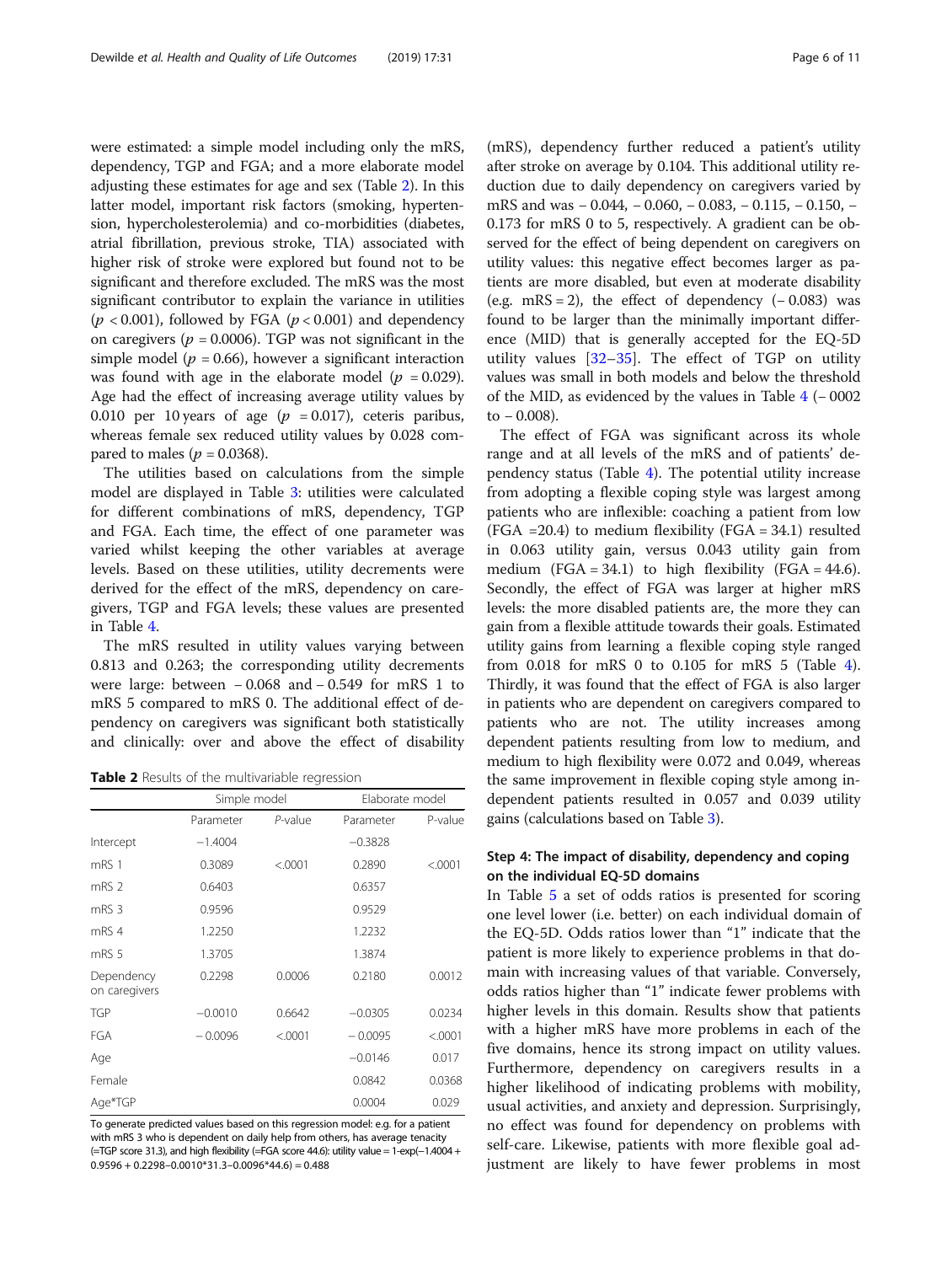<span id="page-6-0"></span>

|  | Table 3 Average utility values by mRS, dependency, tenacity and flexibility scores, calculations based on the simple model |  |
|--|----------------------------------------------------------------------------------------------------------------------------|--|
|  |                                                                                                                            |  |

| <b>Effect of mRS:</b> |               |
|-----------------------|---------------|
| Dependency:           | 41% Dependent |
| Tenacity:             | Average: 31.3 |
| Flexibility:          | Average: 35.3 |
| mRS <sub>0</sub>      | 0.813         |
| mRS 1                 | 0.745         |
| mRS <sub>2</sub>      | 0.645         |
| mRS 3                 | 0.511         |
| mRS 4                 | 0.363         |
| mRS 5                 | 0.263         |

# Effect of Flexible Goal Adjustment:

| Dependency:  | Dependent     | Dependent     | Dependent     | Independent   | Independent   | Independent   |
|--------------|---------------|---------------|---------------|---------------|---------------|---------------|
| Tenacity:    | Average: 31.3 | Average: 31.3 | Average: 31.3 | Average: 31.3 | Average: 31.3 | Average: 31.3 |
| Flexibility: | l ow: 20.4    | Med: 34.1     | High: 44.6    | Low: 20.4     | Med: 34.1     | High: 44.6    |
| mRS 0        | 0.753         | 0.783         | 0.804         | 0.804         | 0.828         | 0.844         |
| mRS 1        | 0.663         | 0.705         | 0.733         | 0.732         | 0.766         | 0.788         |
| mRS 2        | 0.531         | 0.589         | 0.628         | 0.627         | 0.673         | 0.705         |
| mRS 3        | 0.355         | 0.434         | 0.488         | 0.487         | 0.551         | 0.593         |
| mRS 4        | 0.159         | 0.263         | 0.333         | 0.331         | 0.414         | 0.47          |
| mRS 5        | 0.027         | 0.147         | 0.229         | 0.227         | 0.322         | 0.387         |

# Effect of Tenacious Goal Pursuit:

| Dependency:  | Dependent     | Dependent     | Dependent     | Independent   | Independent   | Independent   |
|--------------|---------------|---------------|---------------|---------------|---------------|---------------|
| Tenacity:    | Low: 19.5     | Med: 29.5     | High: 40.2    | Low: 19.5     | Med: 29.5     | High: 40.2    |
| Flexibility: | Average: 35.3 | Average: 35.3 | Average: 35.3 | Average: 35.3 | Average: 35.3 | Average: 35.3 |
| mRS 0        | 0.783         | 0.785         | 0.788         | 0.828         | 0.829         | 0.831         |
| mRS 1        | 0.705         | 0.708         | 0.711         | 0.765         | 0.768         | 0.77          |
| mRS 2        | 0.589         | 0.593         | 0.597         | 0.673         | 0.677         | 0.68          |
| mRS 3        | 0.434         | 0.44          | 0.446         | 0.55          | 0.555         | 0.56          |
| mRS 4        | 0.262         | 0.27          | 0.277         | 0.414         | 0.42          | 0.426         |
| mRS 5        | 0.147         | 0.155         | 0.164         | 0.322         | 0.329         | 0.336         |

# Table 4 Utility differences due to dependency, flexibility and tenacity

|                   | $mRS > 0$ vs. $mRS = 0$                                      | Dependent vs.<br>independent          | Low vs. medium<br>flexibility                      | Medium vs. high<br>flexibility | Low vs. medium<br>tenacity | Medium vs. high<br>tenacity    |
|-------------------|--------------------------------------------------------------|---------------------------------------|----------------------------------------------------|--------------------------------|----------------------------|--------------------------------|
| mRS 0             | ref                                                          | $-0.044$                              | $-0.027$                                           | $-0.018$                       | $-0.002$                   | $-0.002$                       |
| mRS 1             | $-0.0677$                                                    | $-0.060$                              | $-0.036$                                           | $-0.025$                       | $-0.003$                   | $-0.003$                       |
| mRS <sub>2</sub>  | $-0.1679$                                                    | $-0.083$                              | $-0.051$                                           | $-0.034$                       | $-0.004$                   | $-0.004$                       |
| mRS 3             | $-0.3015$                                                    | $-0.115$                              | $-0.070$                                           | $-0.047$                       | $-0.005$                   | $-0.005$                       |
| mRS 4             | $-0.4500$                                                    | $-0.150$                              | $-0.091$                                           | $-0.062$                       | $-0.006$                   | $-0.007$                       |
| mRS 5             | $-0.5498$                                                    | $-0.173$                              | $-0.105$                                           | $-0.071$                       | $-0.007$                   | $-0.008$                       |
| Average<br>Effect | $-0.307$                                                     | $-0.104$                              | $-0.063$                                           | $-0.043$                       | $-0.004$                   | $-0.005$                       |
| Note              | With 41% patients<br>dependent, $TGP = 31.3$<br>$FGA = 35.3$ | With $TGP = 31.3$ and<br>$FGA = 35.3$ | With 41% of patients<br>dependent and $TGP = 31.3$ |                                | and $FGA = 35.3$           | With 41% of patients dependent |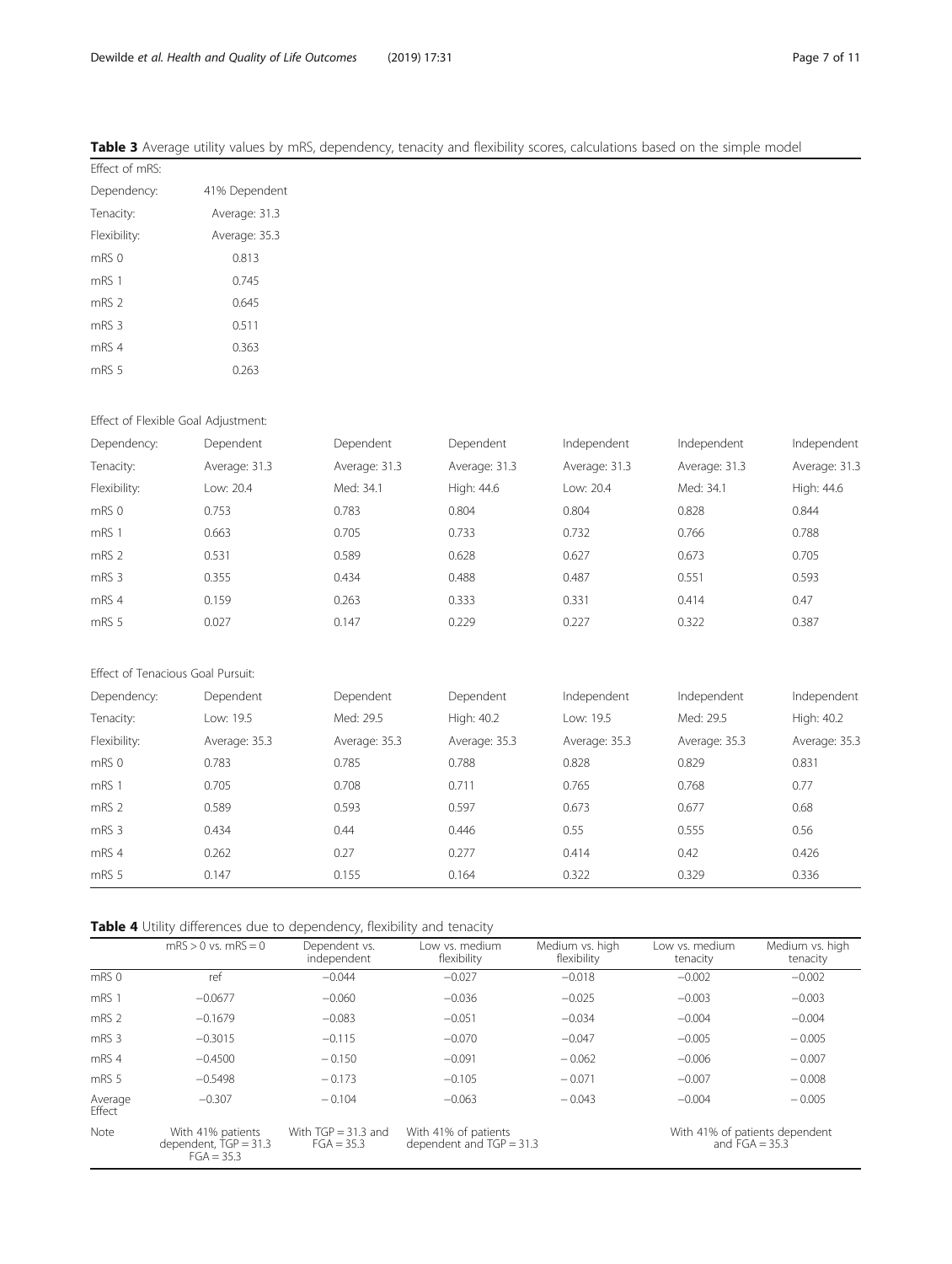|                                            | Mobility | Self-care | Usual activities | Pain  | Anxiety & depression |
|--------------------------------------------|----------|-----------|------------------|-------|----------------------|
| Age, per 10 additional years               | 0.743    | 0.889     | 1.169            | 1.146 | 1.076                |
| Female                                     | 0.772    | .074      | 0.555            | 0.639 | 0.510                |
| mRS                                        | 0.316    | 0.175     | 0.264            | 0.651 | 0.906                |
| Dependent on others                        | 0.521    | 0.775     | 0.323            | 0.834 | 0.536                |
| Flexibility, per 10 additional point score | 1.359    | 1.429     | 1.590            | 1.029 | 2.277                |
| Tenacity, per 10 additional point score    | 1.113    | 1.111     | 1.010            | 1.164 | 1.166                |

<span id="page-7-0"></span>Table 5 Odds Ratios for scoring one level lower on each EQ-5D domain

Results in bold are statistically significant  $p < 0.05$ 

domains. Higher age was positively associated with mobility problems, and negatively associated with the likelihood of indicating problems with usual activities and pain. In addition, an association was found between female sex and the likelihood of problems with usual activities and pain. Finally, TGP was found not to have any impact on any domain of the EQ-5D.

#### **Discussion**

#### Comparison of our findings with published literature

The added value of our research is that it presents a multivariable analysis based on real-world data in which the effects of different determinants of QoL post-stroke are jointly estimated, and, moreover, that utility values are presented for use in economic evaluation. Our analysis demonstrated that dependency on caregivers plays an important role in influencing QoL, over and above the large effect of disability. Our study was able to quantify this additional effect (average reduction of 0.104 in utility) and showed a variation of the effect by level of physical disability. Furthermore, we found that coping style also has an important impact on utility, over and above the large effects of disability and dependency. The positive effect of coping varies by coping strategy (with FGA being associated with increases in utility, whereas TGA had no significant impact), by level of disability (higher disability being associated with higher utility increases due to FGA coping), and by dependency (dependent patients gain more utility from FGA coping than independent patients). We also found that important stroke risk factors and co-morbidities, such as diabetes and atrial fibrillation, were no significant predictors of QoL in a multivariable setting.

In contrast to our study, many previous publications have investigated the effect of determinants of utility in univariable analyses. Statistically significant utilities for each rank of mRS have been established based on large datasets [\[5](#page-9-0), [6](#page-10-0)]. The importance of dependency on caregivers was also previously highlighted: patients who depended on others for activities of daily living (ADL) were found to report a consistently lower QoL score up to two years after stroke, compared to independent patients [\[15](#page-10-0)]. A recent long-term European study showed

that for dependency on caregivers for ADL the following factors were each individually correlated with EQ-VAS scores up to 5 years after stroke: the burden imposed on the caregiver, disability, depression and anxiety [[7\]](#page-10-0). This study, however, did not present a multivariable analysis combining all these factors. A recent Dutch study [[10](#page-10-0)] found associations between the Brandtstädter and Renner coping questionnaire and the WHO QoL-BREF assessment. Accommodative coping (FGA) was found to be associated with higher QoL in the chronic phase after stroke compared to assimilative coping (TGA). The authors also observed that FGA was neither associated with physical health (pain, sleep, energy, mobility, work, ADL), nor with social relationships or with environment (e.g. freedom, place of residence, financial resources, availability of care, transport). FGA however was associated with psychological health (feelings, cognition, self-esteem, beliefs). A recently published Dutch study [[9\]](#page-10-0) followed patients for one year after stroke and concluded that psychological factors (including coping style and depression), place of residence and independence in ADL, were key in determining patients' evolution of QoL. This study did however not account for patient's disability and its large impact on QoL.

#### Multi-disciplinary stroke care management

It is of importance to gain a better understanding of the determinants of QoL after stroke, in order to target stroke care to what really matters to patients. Our findings show that patients with very different post-stroke health profiles could all benefit from care targeted towards (1) reducing disability, (2) decreasing dependency on caregivers, and (3) training in effective coping strategies in order to positively influence their QoL. While current strategies mostly target reduction of disability and increasing independence, less formal attention is given to coping strategies.

A few observational studies and one randomized trial examined the efficacy of coping treatment strategies in stroke patients. A Dutch study [\[36](#page-10-0), [37](#page-10-0)] conducted a 1-year randomized controlled trial (RCT) among stroke patients to investigate the effect of Problem Solving Therapy (PST) on coping skills and on QoL. PST is a psychological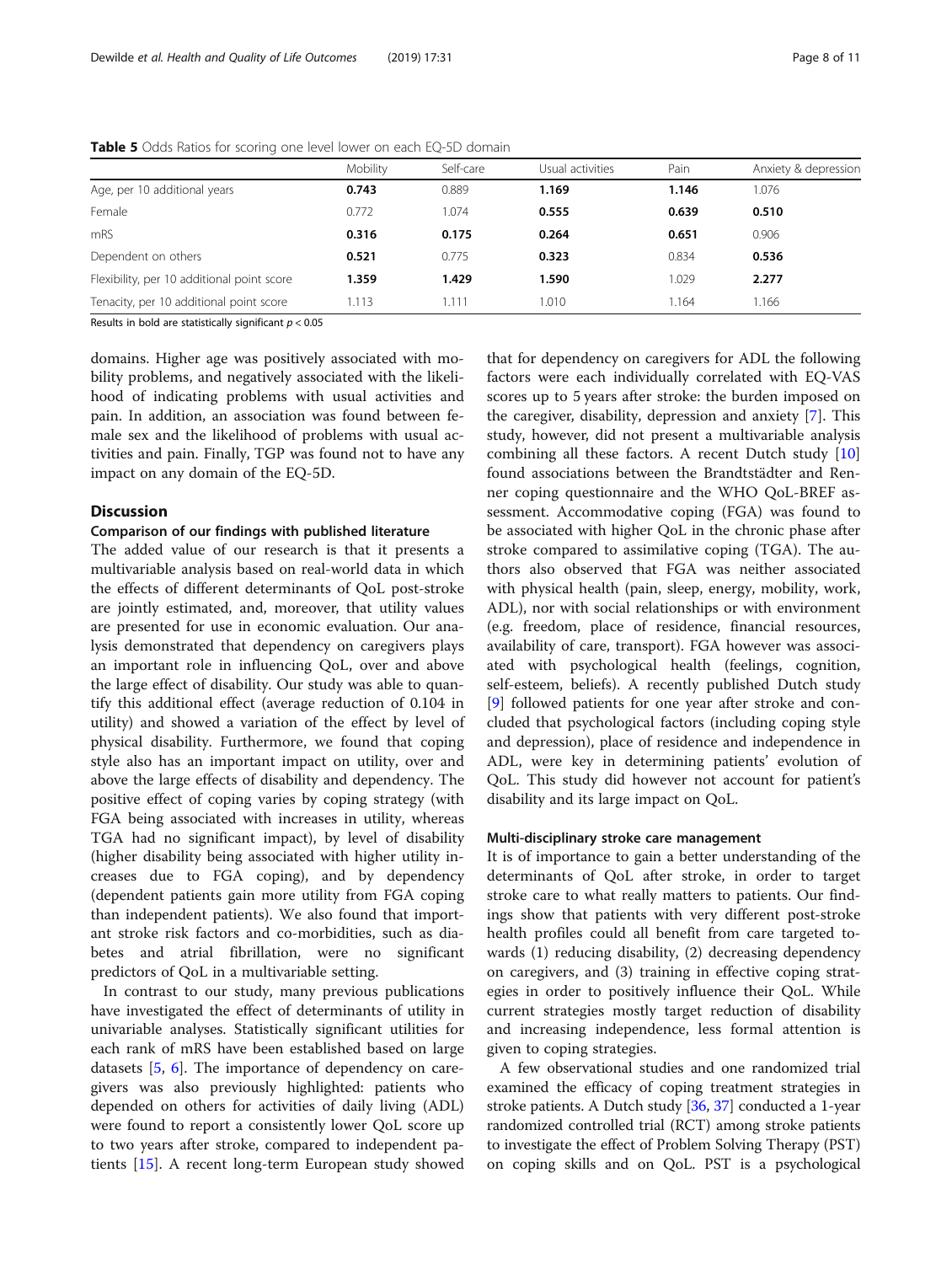therapy to help patients identify problems, determine goals, generate solutions, select the best option and assist in the evaluation of the result. This study found that PST, on top of physical rehabilitation and Occupational Therapy (OT), was positively associated with coping skills and with the EQ-5D utility. A cross-sectional study in 166 stroke patients in two rehabilitation centers [\[38](#page-10-0)] found that high depression scores were significantly related to less positive problem-solving and emotional coping, and a lower EQ-5D utility score. The authors concluded that all stroke patients could benefit from training in coping skills, especially problem-solving skills. Another publication [[39](#page-10-0)] discusses the results of a 1-year prospective study on the effect of PST on coping skills and QoL of stroke patients. Findings were similar to the other studies: PST was found to be associated with better FGA and TGP coping, and patients with higher levels of FGA coping also had higher EQ-5D utility scores. TGP on the other hand was not found to have an effect on utility. Other publications discuss the efficacy of psychotherapy with PST in different patient populations [[40](#page-10-0), [41\]](#page-10-0). These studies all conclude that psychological therapy with a problem-solving orientation will lead to increased coping skills among patients. Our study demonstrated that increased coping skills, in particular FGA, is associated with higher QoL in stroke patients, regardless of their level of physical disability or whether they are dependent on caregivers.

Whilst all acute therapies aim to reduce long-term disability, occupational therapy to further increase independence has not been studied as extensively. A recent Cochrane Review [\[42\]](#page-10-0) based on 9 studies and 994 patients determined that post-stroke occupational therapy increased extended ADL (including mobility, household tasks and leisure activities), improved functional capability and reduced poor outcomes (i.e. death, deterioration in ADL, dependency in ADL or the need for institutional care). A few smaller clinical studies designed to investigate the efficacy of OT in gaining independence among stroke patients came to similar conclusions [\[43](#page-10-0), [44](#page-10-0)]. Another systematic review [\[45\]](#page-10-0) established that OT, with a focus on ADL-training, also improved basic ADL (dressing, feeding, hygiene) on top of extended ADL and the composite endpoint "poor outcome". These findings show that OT leads to increased independence in stroke patients, which is confirmed by our study showing that reduced dependency on caregivers is correlated with higher QoL.

The clinical implications of these findings are that OT, with a focus on gaining independence, and psychotherapy, geared towards an accommodative, problem-solving coping style, given in addition to physiotherapy are the most promising way for gaining additional units of QoL. Using the combined care of physiotherapists, occupational therapists and mental health support is expected to maximize the potential gains in QoL after stroke.

#### Study limitations

The main limitation of this research was the cross-sectional nature of the dataset: the study did not follow patients over time and was not able to capture the effect of changes in disability, dependency and coping on QoL. Furthermore, the wide range of time since stroke (between 3 and 36 months after stroke) may have influenced the results. A decrease in disease severity over time, due to higher mortality rates in more severe patients, is commonly observed in longitudinal studies (and was also found in the OxVASC study) [[8](#page-10-0)]. This frequently results in a lower prevalence of severe patients in later time periods, causing an overestimation of utility values in later years after stroke. The BOI study was not biased due to the stratified design by mRS and by time since stroke. When we examined the patient characteristics over time, no different severity profile was found as time since stroke increased, and neither did the coping style. However, the different time-based samples may differ in unobserved characteristics that could affect outcome and QoL after stroke.

Furthermore, stroke may lead to major cognitive impairments and hence to the inability to participate in clinical studies. In the BOI study, patients were included in the study when they were coming back for a check-up; no exclusion criteria were defined based on patients' cognitive function. The patients' cognitive capabilities were not assessed, which is a limitation of our study. It is therefore not excluded that patients with cognitive problems responded themselves to our questions, possibly biasing results. In the BOI study, the caregiver (family member or nurse from the long-term facility) was allowed to assist their patient in filling in questionnaire. Seventy percent of patients filled in the EQ-5D themselves, whereas in 30% of cases EQ-5D was filled in by a caregiver or nurse (with the help from the patient). Published literature shows that there is a reasonable correspondence between patient and proxy ratings for EQ-5D [\[46](#page-10-0)], and that differences between the ratings are smaller than the minimally important difference [[47](#page-10-0)]. The difference in assessment between patient and proxy is found to be moderate for the EQ-5D-3 L instrument, and the concordance is generally better for the utility index than for the individual domain data [[48](#page-10-0), [49\]](#page-10-0). We did not adjust our multivariable utility analysis for the type of EQ-5D responder (patient or caregiver) as this variable is strongly related to the mRS and to dependency on caregivers. Due to this correlation, we could not include this in the regression model without causing multicollinearity. 96% of the coping questionnaires were completed either by the patient or with explicit cooperation from the patient; in 4% of cases it was the caregiver who filled in the questionnaire without help from the patient. As the coping survey is very personal, informing about the patient's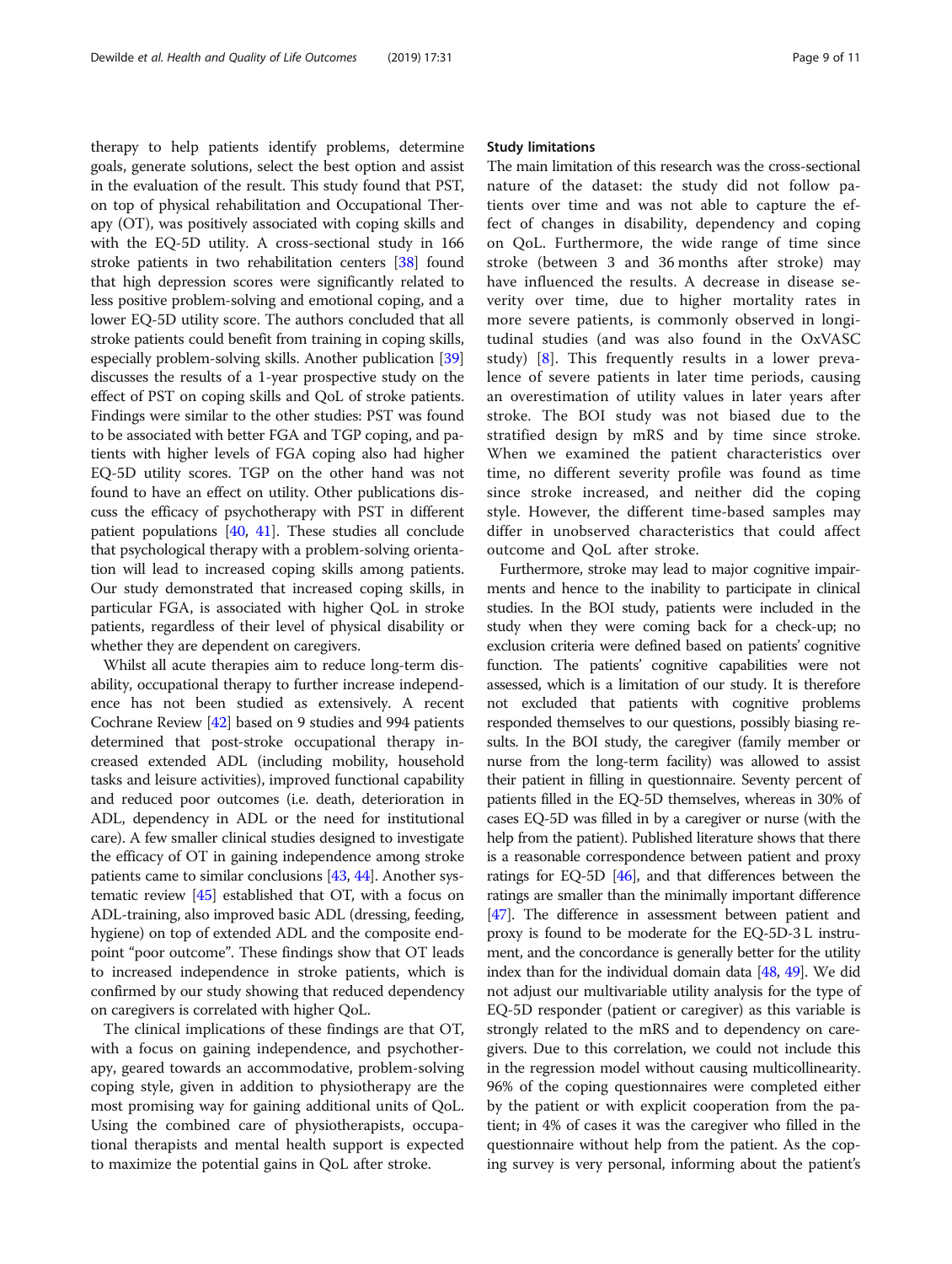<span id="page-9-0"></span>mind-set and how he/she deals psychologically with a difficult situation, it is likely that the answers given by the caregiver biased the results. At first sight, results showed that the lack of patient cooperation led to lower TGP (28.2 vs. 31.3) and FGA (29.9 vs. 35.5) scores for questionnaires filled in without patient input compared to the scores given by the patients themselves. This could suggest that caregivers underestimate the coping efforts of the patient. Taking into account the patient's age, gender and mRS, this difference in coping scores by responder to the questionnaire became negligible and insignificant ( $p =$ 0.49 for TGP and  $p = 0.09$  for FGA). We also investigated the effect of the lack of patient input on the coping questions on the EQ-5D values (controlling for mRS, age and gender) and found that it had no effect ( $p = 0.59$ ). It cannot be excluded that the caregivers underestimated the patients' efforts in coping with their new post-stroke health state, but we did not consider this effect largely enough to exclude these data from our analysis.

The final limitation we would like to highlight, is the lack of a depression measurement in this study. The inclusion of depression scores, in relation to dependency and coping scores, would have been of added value for this multivariable analysis. It could have generated additional insights into the relative contribution of each factor on QoL after stroke, and it could have emphasised the role that psychotherapists may play in stroke rehabilitation.

#### Conclusion

In conclusion, QoL after stroke is determined by disability, the level of dependency on caregivers and patients' coping strategy. This study suggests that treatment strategies targeting flexible coping styles and decreasing dependency on caregivers may lead to significant gains in quality of life, above and beyond strategies that solely target disability. Therefore, a multi-disciplinary approach to stroke care, including physical rehabilitation for improving disability, occupational therapy for gaining independence in daily living and mental health support for training a flexible coping style and learning to apply this to all aspects of daily living is likely to result in highest QoL gains for stroke patients.

#### Abbreviations

ADL: Activities of daily life; AICC: Aikaike information criterion; BOI: Burden of Inness in stroke observational study; EQ-5D: EuroQoL-5 Dimensions; Exp: Exponent; FGA: Flexible goal adjustment; GLM: Generalized linear model; IQR: Inter-quartile range; Med: Medium; MID: Minimally important difference; mRS: Modified rankin scale; OR: Odds ratio; OT: Occupational therapy; PST: Problem solving therapy; QoL: Quality of life; RCT: Randomized controlled trial; SD: Standard deviation; TGP: Tenacious goal pursuit; TIA: Transient ischemic attack; WHO: World Health Organisation

#### Acknowledgements

none.

#### Funding

The data collection was supported by the Belgian Stroke Council, a nonprofit association of neurologists promoting stroke prevention and improving care after stroke [\(http://belgianstrokecouncil.be\)](http://belgianstrokecouncil.be). All co-authors from the Belgian Stroke Council contributed data towards this project.

#### Availability of data and materials

The dataset analysed during the current study is available from the corresponding author on reasonable request.

#### Authors' contributions

The members of the Belgian Stroke Council collected the data. Sarah Dewilde was responsible for the study design, data analysis and reporting of results, at the University of Ghent. Vincent Thijs, Lieven Annemans and Andrew Lloyd provided guidance on the research and reviewed the manuscript. All authors read and approved the final manuscript.

#### Ethics approval and consent to participate

The ethics committees of the individual participating hospitals approved the study and written informed consent was obtained from all patients or their caregivers.

#### Consent for publication

The manuscript has been read and approved by authors, all the authors are in agreement with the content of the manuscript and are aware of this submission.

#### Competing interests

The author declares that they have no competing interests.

#### Publisher's Note

Springer Nature remains neutral with regard to jurisdictional claims in published maps and institutional affiliations.

#### Author details

<sup>1</sup>Department of Public Health, Faculty of Medicine, University of Ghent, Ghent, Belgium. <sup>2</sup>Services in Health Economics (SHE), Brussels, Belgium. <sup>3</sup><br><sup>3</sup>Interupiyarsity Contra for Health Economics Besearch University of Gh <sup>3</sup>Interuniversity Centre for Health Economics Research, University of Ghent, Vrije Universiteit Brussel, Ghent, Brussels, Belgium. <sup>4</sup>Bladon Associates, Oxford, UK. <sup>5</sup>Cliniques Universitaires Saint Luc, Brussels, Belgium. <sup>6</sup>Ghent University Hospital, Ghent, Belgium. <sup>7</sup>Université Catholique de Louvain, Yvoir, Belgium.<br><sup>8</sup>Contre Hespitalier Chrétien, Liège, Belgium. <sup>9</sup>Universitair Ziekophuis Brussel Centre Hospitalier Chrétien, Liège, Belgium. <sup>9</sup>Universitair Ziekenhuis Brussel Brussels, Belgium. <sup>10</sup>Center for Neurosciences (C4N), Vrije Universiteit Brussel<br>(VUB), Brussels, Belgium. <sup>11</sup>AZ Sint-Jan Brugge-Oostende AV, Bruges, Belgium.  $^{12}$ Born Bunge Institute, University and University Hospital, Antwerp, Belgium. <sup>13</sup>Heilig Hart Ziekenhuis, Lier, Belgium. <sup>14</sup>CHU Ambroise Paré, Mons, Belgium.<br><sup>15</sup>Stroke Division, Florey Institute of Neuroscience and Mental Health, University of Melbourne, Melbourne, Australia. <sup>16</sup>Austin Health, Department of Neurology, Melbourne, Victoria, Australia.

#### Received: 7 July 2018 Accepted: 12 December 2018 Published online: 07 February 2019

#### References

- 1. Redon J, Olsen MH, Cooper RS, Zurriaga O, Martinez-Beneito MA, Laurent S, et al. Stroke mortality and trends from 1990 to 2006 in 39 countries from Europe and Central Asia: implications for control of high blood pressure. Eur Heart J. 2011;32(11):1424–31.
- 2. World Health Organization (WHO). The atlas of heart disease and stroke. [http://www.who.int/cardiovascular\\_diseases/resources/atlas/en/index.html](http://www.who.int/cardiovascular_diseases/resources/atlas/en/index.html). Accessed October 2017.
- 3. Ayis S, Wellwood I, Rudd AG, McKevitt C, Parkin D, Wolfe CD. Variations in health-related quality of life (HRQoL) and survival 1 year after stroke: five European population-based registers. BMJ Open. 2015;5(6):e007101.
- 4. Bushnell CD, Reeves MJ, Zhao X, Pan W, Prvu-Bettger J, Zimmer L, et al. Sex differences in quality of life after ischemic stroke. Neurology. 2014;82(11): 922–31.
- 5. Ali M, MacIsaac R, Quinn T. Dependency and health utilities in stroke: data to inform cost-effectiveness analyses. European Stroke Journal. 2017;2(1):70–6.